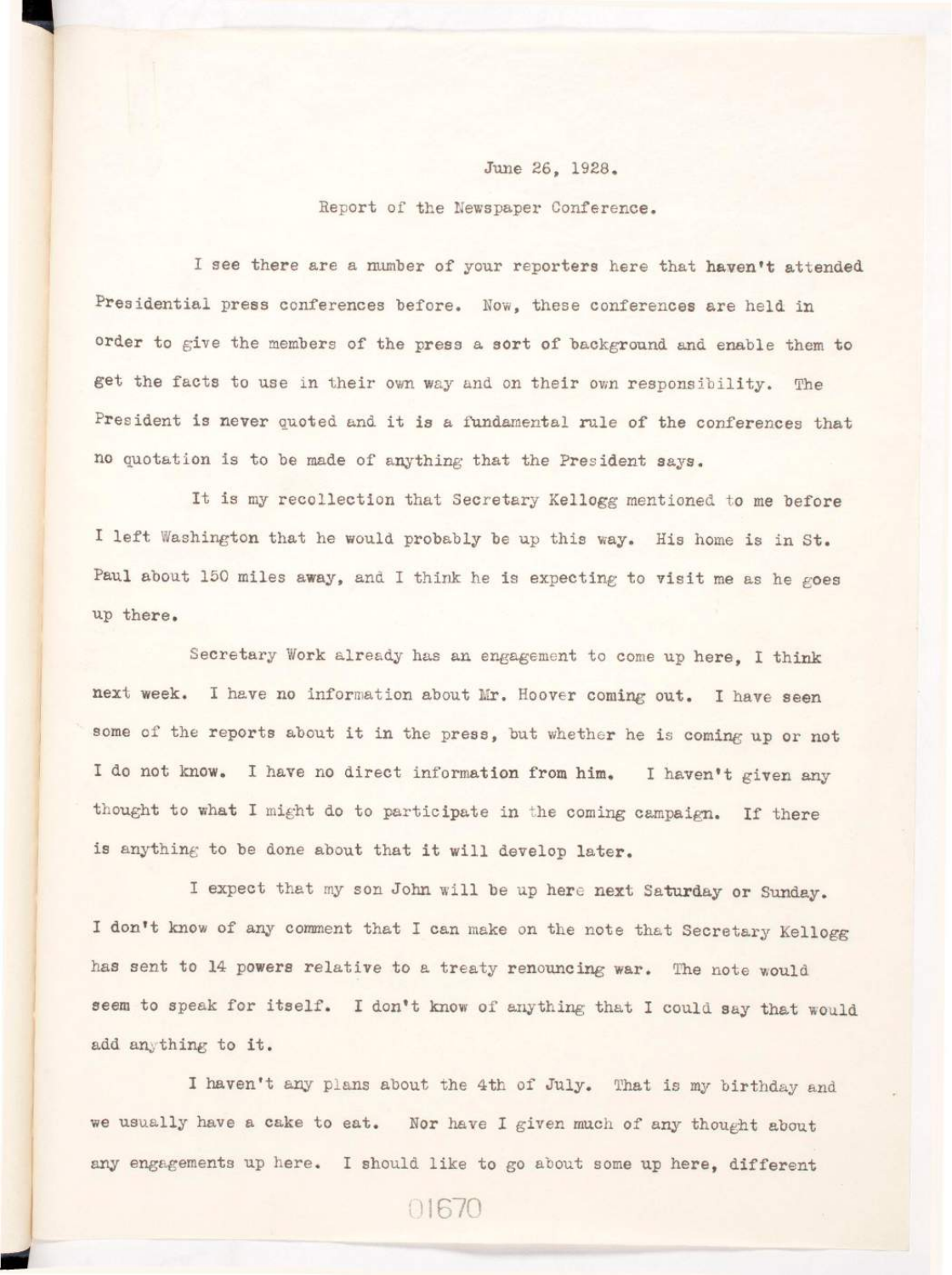places. I should like to see the country and meet the people. I am not expecting to undertake to make any speeches.

I am thoroughly enjoying my vacation. The estate where we are is very convenient and accessible and beautiful. The fishing around it is very good. There are several lakes about there that have a great many fish in them. I have fished there a little. I rather prefer fishing in the river, which has a little more of the flavor of catching wild fish. It is a very wonderful place out there. My wife and I found it very beneficial to both of us.

I noticed that the press said something about mosquitoes.. There aren't any mosquitoes out there that bother us any. Of course, you can't go into the woods without finding some, but they are not much more thick at Cedar Island Lodge than they would be on the south Portico of the White House. They don't give us any trouble at all.

I haven't been listening over the radio to the convention at Houston. I was out this morning up and down the river and forgot that the convention started today. I recall now that it does, and I think Mrs. Coolidge has had the radio on. But the radio there is over in the Lodge and I have scarcely been there this morning since I got up. Our dining room is across the bridge in another building, so when I came back from being out on the water I went into the dining room and haven't had a chance to listen to the radio.

I noticed that the press quite universally complimented me on wearing a new straw hat when I got up here. I had worn that for about a month, on account of it being cooler up here I suppose every one thought it was a new hat. I would like to say that the weather hasn't disturbed me at all up here. There has been some rain, but not enough to bother us at all out at the Lodge. I did think at one time out there that I would like to trade that straw hat for a coonskin cap.  $\Omega$ one time out that I would like that  $\Omega$  would like that for a coonstraint cap. The form of  $\Omega$ 

 $2.$